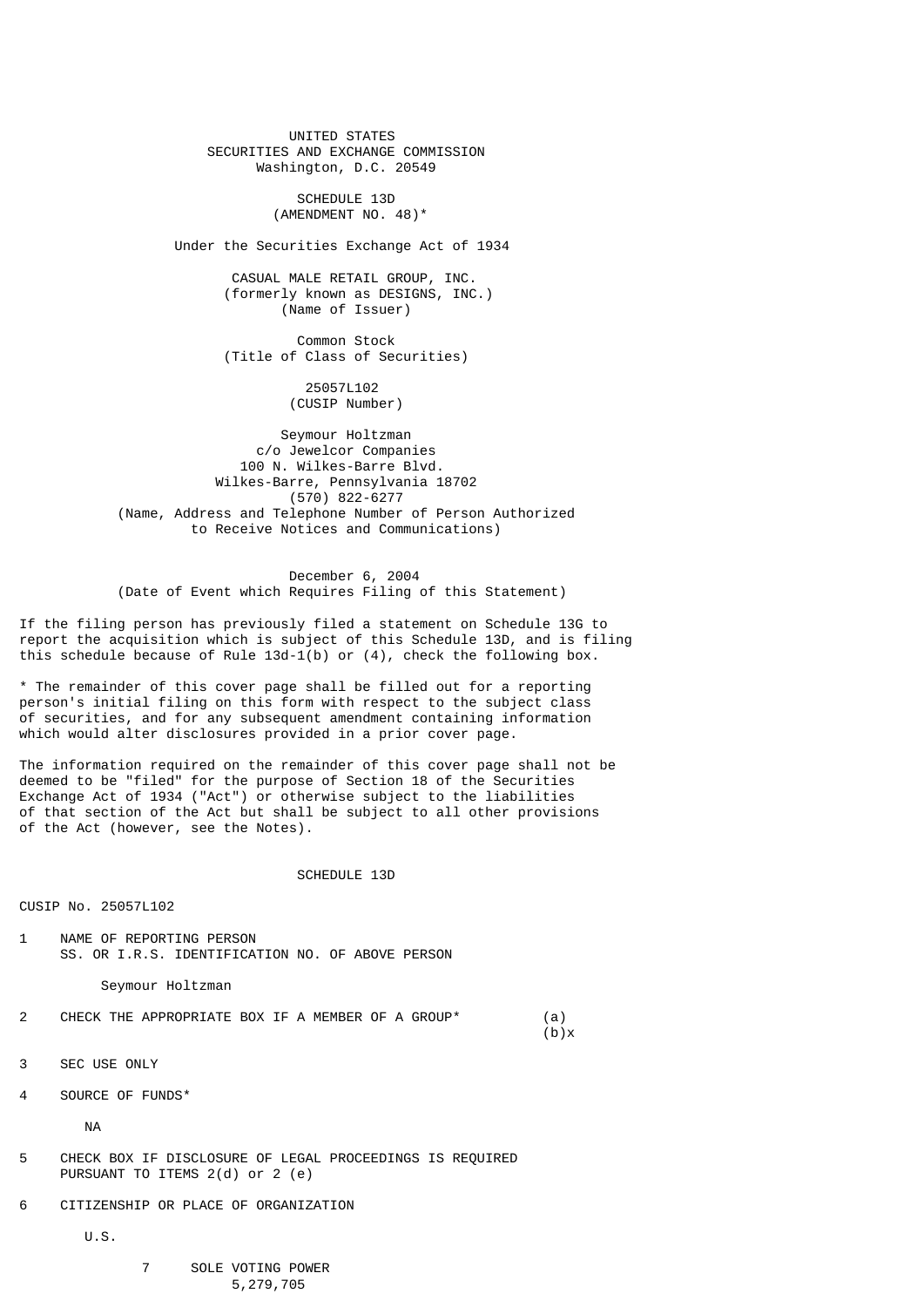NUMBER OF 8 SHARED VOTING POWER SHARES - 0 -BENEFICIALLY<br>OWNED BY 9 SOLE DISPOSITIVE POWER EACH 5,279,705 REPORTING<br>PERSON WITH 10 SHARED DISPOSITIVE POWER  $-0$  -11 AGGREGATE AMOUNT BENEFICIALLY OWNED BY EACH REPORTING PERSON 5,279,705 SEE ITEM 5 12 CHECK BOX IF THE AGGREGATE AMOUNT IN ROW (11) EXCLUDES CERTAIN SHARES\*  $[X]$ 13 PERCENT OF CLASS REPRESENTED BY AMOUNT IN ROW (11) 15.4% 14 TYPE OF REPORTING PERSON\* IN \*SEE INSTRUCTIONS BEFORE FILLING OUT! SCHEDULE 13D CUSIP No. 25057L102 1 NAME OF REPORTING PERSON SS. OR I.R.S. IDENTIFICATION NO. OF ABOVE PERSON Evelyn Holtzman 2 CHECK THE APPROPRIATE BOX IF A MEMBER OF A GROUP\* (a)  $(b)$ x 3 SEC USE ONLY 4 SOURCE OF FUNDS\* NA 5 CHECK BOX IF DISCLOSURE OF LEGAL PROCEEDINGS IS REQUIRED PURSUANT TO ITEMS 2(d) or 2 (e) 6 CITIZENSHIP OR PLACE OF ORGANIZATION U.S. 7 SOLE VOTING POWER  $-$  0 -NUMBER OF 8 SHARED VOTING POWER SHARES - 0 -BENEFICIALLY OWNED BY 9 SOLE DISPOSITIVE POWER  $EACH$  - 0 -REPORTING<br>PERSON WITH 10 SHARED DISPOSITIVE POWER - 0 - 11 AGGREGATE AMOUNT BENEFICIALLY OWNED BY EACH REPORTING PERSON - 0 - SEE ITEM 5 12 CHECK BOX IF THE AGGREGATE AMOUNT IN ROW (11) EXCLUDES CERTAIN SHARES\*  $[X]$ 13 PERCENT OF CLASS REPRESENTED BY AMOUNT IN ROW (11) 0% 14 TYPE OF REPORTING PERSON\* IN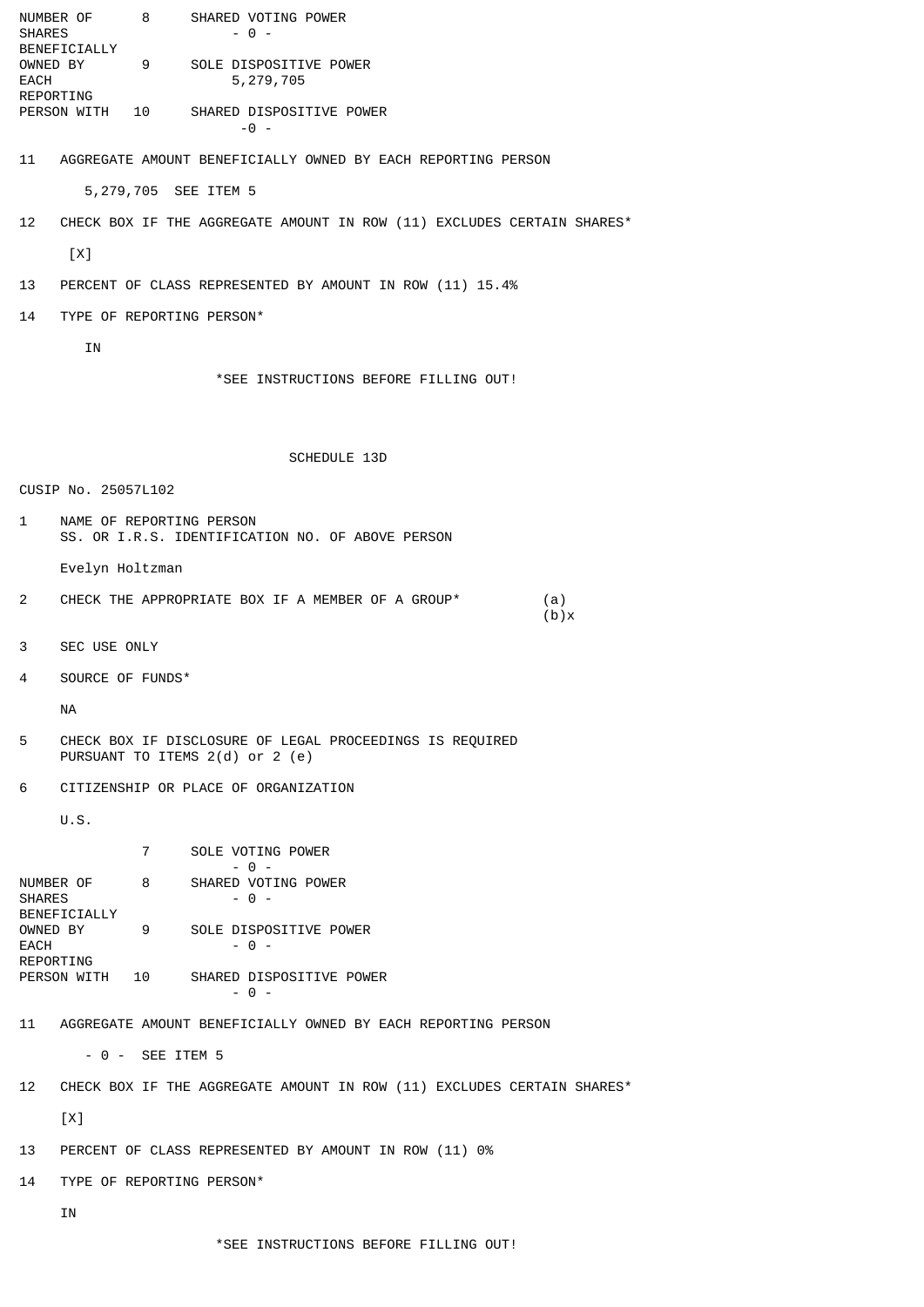SCHEDULE 13D

CUSIP No. 25057L102

1 NAME OF REPORTING PERSON SS. OR I.R.S. IDENTIFICATION NO. OF ABOVE PERSON

 Jewelcor Management, Inc. Federal Identification No. 23-2331228

- 2 CHECK THE APPROPRIATE BOX IF A MEMBER OF A GROUP\* (a)<br>(b)x  $(b) \times$
- 3 SEC USE ONLY
- 4 SOURCE OF FUNDS\*

NA

- 5 CHECK BOX IF DISCLOSURE OF LEGAL PROCEEDINGS IS REQUIRED PURSUANT TO ITEMS 2(d) or 2 (e)
- 6 CITIZENSHIP OR PLACE OF ORGANIZATION

U.S. Nevada

|               |    | SOLE VOTING POWER        |  |
|---------------|----|--------------------------|--|
|               |    | 4,170,273                |  |
| NUMBER OF     | 8  | SHARED VOTING POWER      |  |
| <b>SHARES</b> |    | - 0 -                    |  |
| BENEFICIALLY  |    |                          |  |
| OWNED BY      | 9  | SOLE DISPOSITIVE POWER   |  |
| EACH          |    | 4,170,273                |  |
| REPORTING     |    |                          |  |
| PERSON WITH   | 10 | SHARED DISPOSITIVE POWER |  |
|               |    |                          |  |

11 AGGREGATE AMOUNT BENEFICIALLY OWNED BY EACH REPORTING PERSON

4,170,273

- 12 CHECK BOX IF THE AGGREGATE AMOUNT IN ROW (11) EXCLUDES CERTAIN SHARES\*
- 13 PERCENT OF CLASS REPRESENTED BY AMOUNT IN ROW (11) 12.2%
- 14 TYPE OF REPORTING PERSON\*

CO

\*SEE INSTRUCTIONS BEFORE FILLING OUT!

SCHEDULE 13D

#### CUSIP No. 25057L102

1 NAME OF REPORTING PERSON SS. OR I.R.S. IDENTIFICATION NO. OF ABOVE PERSON

S.H. Holdings, Inc.

- 2 CHECK THE APPROPRIATE BOX IF A MEMBER OF A GROUP\* (a)<br>(b)x  $(b) \times$
- 3 SEC USE ONLY
- 4 SOURCE OF FUNDS\*

NA

5 CHECK BOX IF DISCLOSURE OF LEGAL PROCEEDINGS IS REQUIRED PURSUANT TO ITEMS 2(d) or 2 (e)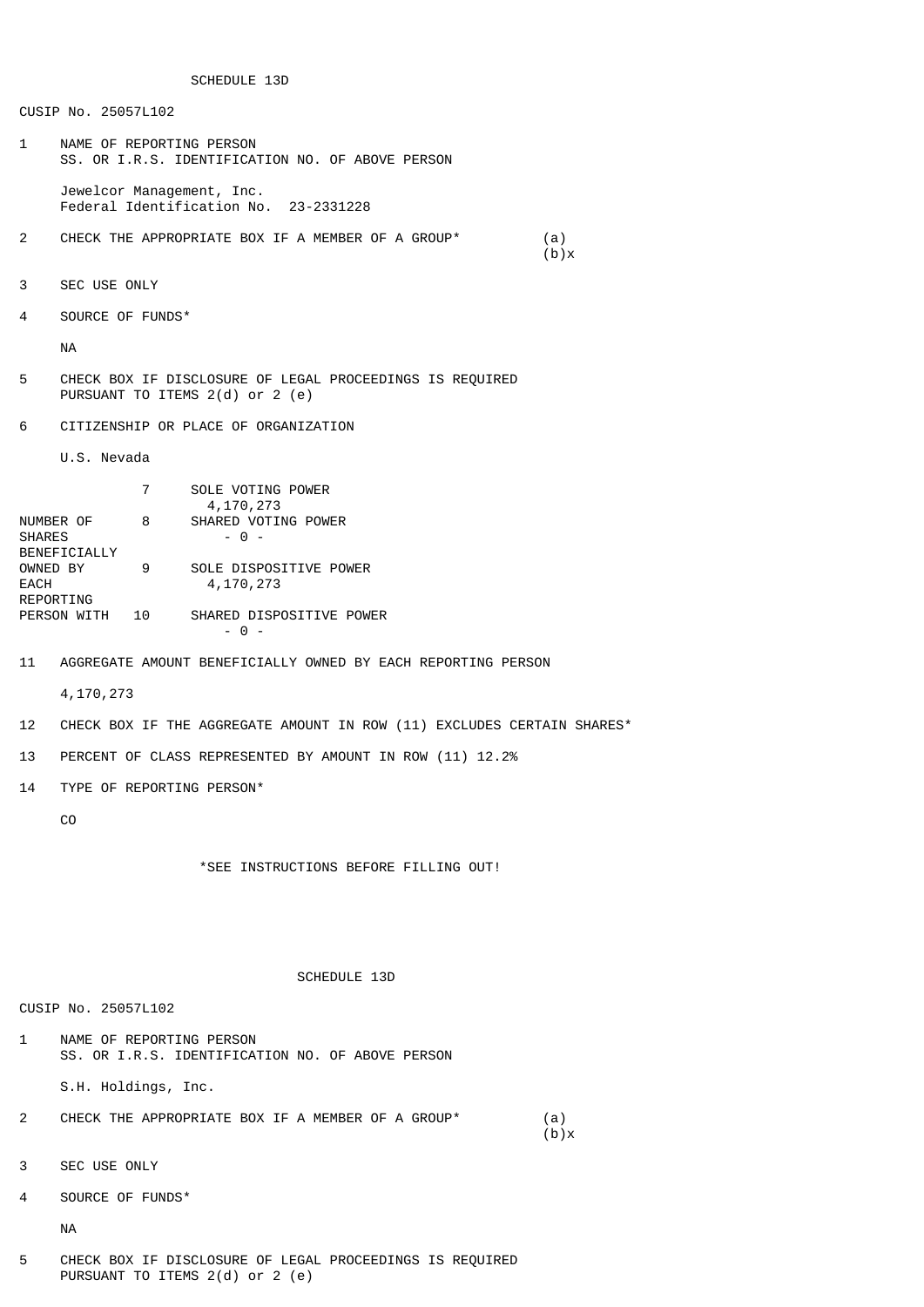U.S. Delaware

|                                                   |    | SOLE VOTING POWER             |
|---------------------------------------------------|----|-------------------------------|
| NUMBER OF<br><b>SHARES</b><br><b>BENEFICIALLY</b> | 8  | SHARED VOTING POWER<br>- റ -  |
| OWNED BY<br>EACH<br>REPORTING                     | 9  | SOLE DISPOSITIVE POWER<br>- റ |
| PERSON WITH                                       | 10 | SHARED DISPOSITIVE POWER      |

11 AGGREGATE AMOUNT BENEFICIALLY OWNED BY EACH REPORTING PERSON

- 0 - SEE ITEM 5

12 CHECK BOX IF THE AGGREGATE AMOUNT IN ROW (11) EXCLUDES CERTAIN SHARES\*

[X]

13 PERCENT OF CLASS REPRESENTED BY AMOUNT IN ROW (11) 0%

14 TYPE OF REPORTING PERSON\*

CO

\*SEE INSTRUCTIONS BEFORE FILLING OUT!

## SCHEDULE 13D

CUSIP No. 25057L102

1 NAME OF REPORTING PERSON SS. OR I.R.S. IDENTIFICATION NO. OF ABOVE PERSON

Jewelcor Incorporated

- 2 CHECK THE APPROPRIATE BOX IF A MEMBER OF A GROUP\* (a)<br>(b)x  $(b)$ x
- 3 SEC USE ONLY
- 4 SOURCE OF FUNDS\*

NA

5 CHECK BOX IF DISCLOSURE OF LEGAL PROCEEDINGS IS REQUIRED PURSUANT TO ITEMS 2(d) or 2 (e)

6 CITIZENSHIP OR PLACE OF ORGANIZATION

U.S. Pennsylvania

|                                                   |    | SOLE VOTING POWER<br>∩          |
|---------------------------------------------------|----|---------------------------------|
| NUMBER OF<br><b>SHARES</b><br><b>BENEETCTALLY</b> | 8  | SHARED VOTING POWER<br>- റ -    |
| OWNED BY<br>EACH<br>REPORTING                     | 9  | SOLE DISPOSITIVE POWER<br>- റ - |
| PERSON WITH                                       | 10 | SHARED DISPOSITIVE POWER        |

11 AGGREGATE AMOUNT BENEFICIALLY OWNED BY EACH REPORTING PERSON

- 0 - SEE ITEM 5

12 CHECK BOX IF THE AGGREGATE AMOUNT IN ROW (11) EXCLUDES CERTAIN SHARES\*

[X]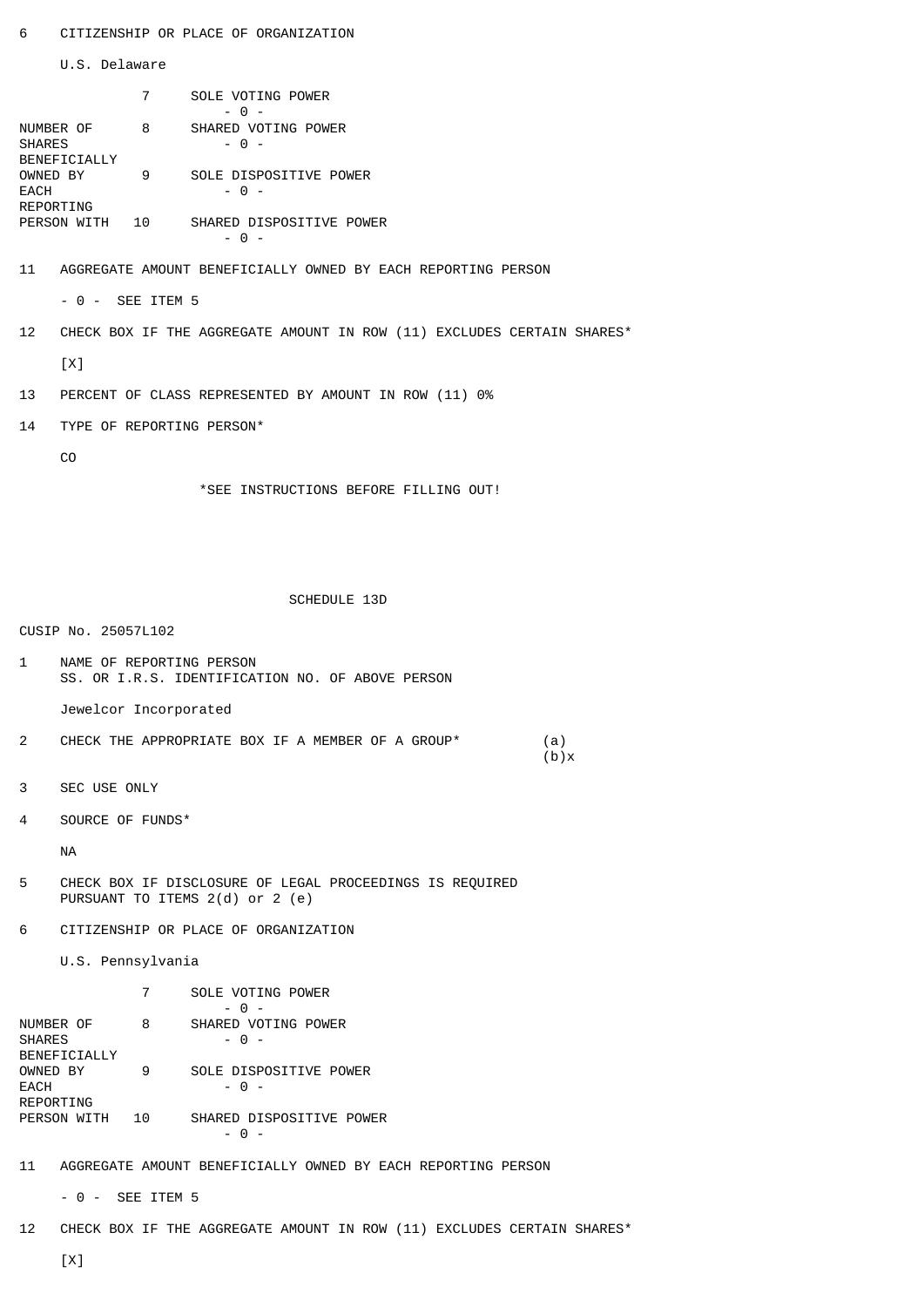13 PERCENT OF CLASS REPRESENTED BY AMOUNT IN ROW (11) 0%

14 TYPE OF REPORTING PERSON\*

C<sub>O</sub>

\*SEE INSTRUCTIONS BEFORE FILLING OUT!

\*SEE INSTRUCTIONS BEFORE FILLING OUT!

Item 1. Security and Issuer.

 This amendment to the previously filed Statement on Schedule 13D, as amended ("Schedule 13D"), relates to the common stock (the "Common Stock") of Casual Male Retail Group, Inc., formerly known as Designs, Inc. (the "Company"). The principal executive offices of the Company are located at 555 Turnpike Street, Canton, Massachusetts 02021.

ITEM 2. Identity And Background. No Amendment

Item 3. Source and Amount of Funds or Other Consideration.

Item 3. is hereby supplementally amended as follows:

 On December 7, 2004, Jewelcor Management Inc. ("JMI") purchased 24,100 shares of the Company's Common Stock at a total cost (including fees) of \$109,622.76 from funds borrowed by JMI against its margin account with Spear, Leeds & Kellogg. On December 7, 2004, JMI purchased through Fidelity Brokerage Services 22,200 shares of the Company's Common Stock at a total cost (including fees) of \$99,290.00 from its corporate funds.

Item 4. Purpose of Transaction

Item 4 is hereby amended and supplemented as follows:

 On or about December 6, 2004, JMI executed in final form amendments to the Consulting Agreement with Casual Male Retail Group, Inc. dated as of April 26, 2004 and August 26, 2004, respectively, which amend and restate certain portions of the Consulting Agreement as previously amended.

Item 5. Interest in Securities of the Issuer.

Item 5 is hereby amended and supplemented as follows:

 On August 31, 2004, the Company granted to Seymour Holtzman two stock option grants to acquire 100,000 shares each or 200,000 shares in total of the Company's common stock at \$5.89 per share, the closing price of such stock on the date of the grants. On the first grant, options for 33,334 shares are currently exercisable and options for 33,333 shares will become exercisable on each of August 31, 2005 and August 31, 2006. On the second grant, options for 100,000 shares will automatically vest on August 31, 2011; however, if the Company meets certain performance criteria for the fiscal year ending January 29, 2005, the exercisability of the stock options will automatically be accelerated such that options for 33,334 shares will become exercisable immediately and options for 33,333 shares will become exercisable on each of August 31, 2005 and August 31, 2006.

 As of December 14, 2004, JMI beneficially owns an aggregate of 4,170,273 shares of Common Stock. Based upon the Company's Form 10-Q for the period ending October 30, 2004 filed on December 9, 2004, which indicates that there are 34,217,796 shares of Common Stock outstanding, JMI beneficially owns approximately 12.2% of said outstanding shares.

 As of December 14, 2004, the Reporting Persons beneficially own an aggregate of 5,279,705 shares of Common Stock, which based on 34,217,796 shares of Common Stock outstanding, represents approximately 15.4% of said outstanding shares.

 The responses of the Reporting Persons to Items (7) through (11) of the cover pages to this Schedule 13D relating to the beneficial ownership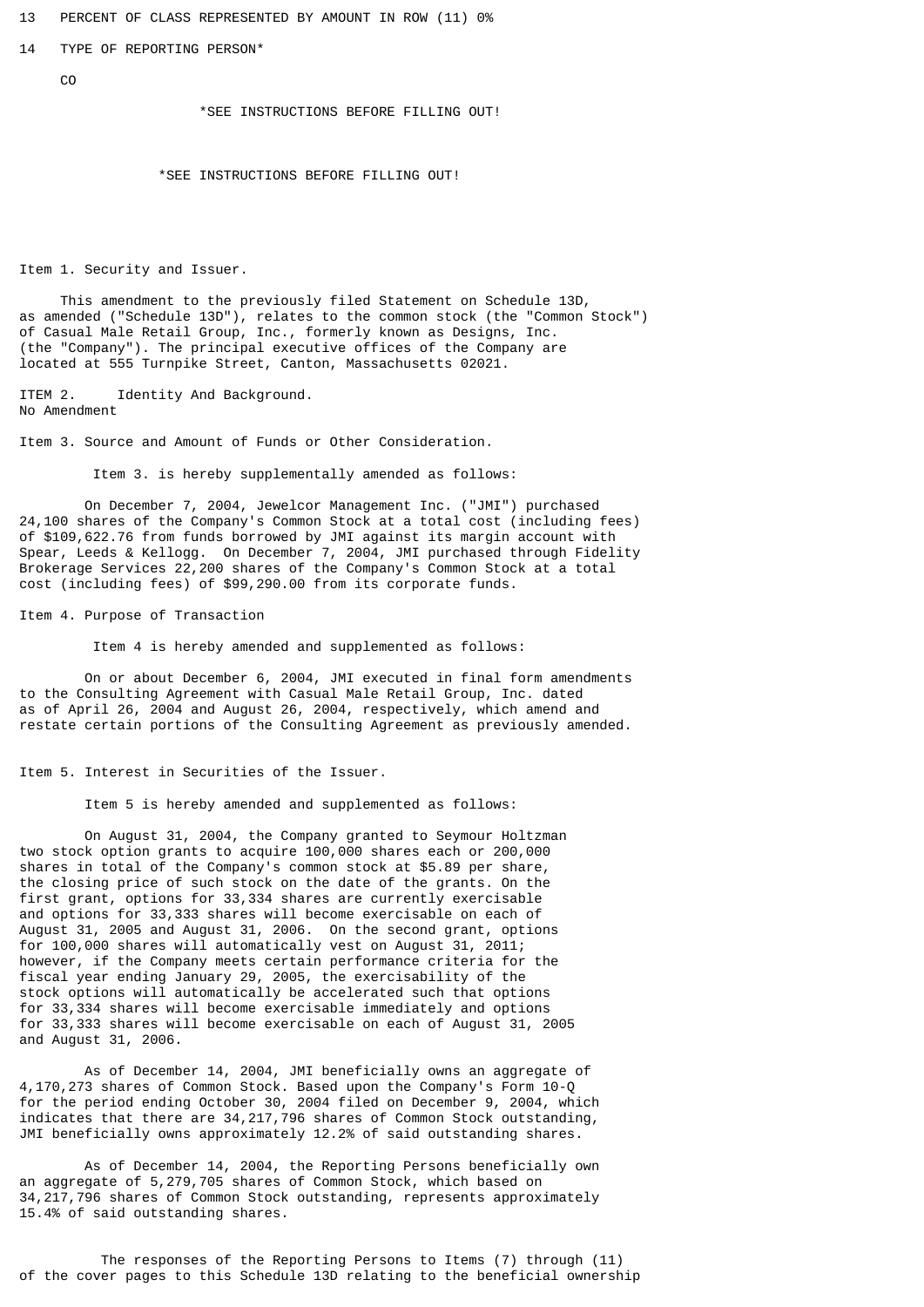of shares of Common Stock of the Company are incorporated herein by reference.

 Information with respect to each of the Reporting Persons is given solely by such Reporting Person and no Reporting Person shall have responsibility for the accuracy or completeness of information supplied by another Reporting Person.

 The Reporting Persons are filing this Schedule 13D because such Reporting Persons may be deemed to be members of a group for purposes of Section 13(d) of the Exchange Act, as amended. Each Reporting Person disclaims beneficial ownership of any Common Stock beneficially owned by any other Reporting Person, except that Mr. Holtzman acknowledges beneficial ownership of the Common Stock owned by JMI.

Item 6. Contracts, Arrangements, Understandings or Relationships with Respect to Securities of the Issuer

 Item 6 is hereby amended and supplemented as follows: See Item 4.

Item 7. Material to Be Filed as Exhibits

The following documents are filed as exhibits hereto:

Exhibit 1. Amendment To Consulting Agreement dated as of August 26, 2004.

Exhibit 2. Amendment To Consulting Agreement dated as of April 26, 2004.

#### **SIGNATURES**

 After reasonable inquiry and to the best of their knowledge, the undersigned certify that the information set forth in this Statement is true, complete and correct.

Dated: December 14, 2004

 /s/ Seymour Holtzman Seymour Holtzman

 /s/ Evelyn Holtzman Evelyn Holtzman

JEWELCOR MANAGEMENT, INC.

 By: /s/ Seymour Holtzman Name: Seymour Holtzman Title: President

JEWELCOR INC.

 By: /s/ Seymour Holtzman Name: Seymour Holtzman Title: President

S.H. HOLDINGS, INC.

 By: /s/ Seymour Holtzman Name: Seymour Holtzman Title: President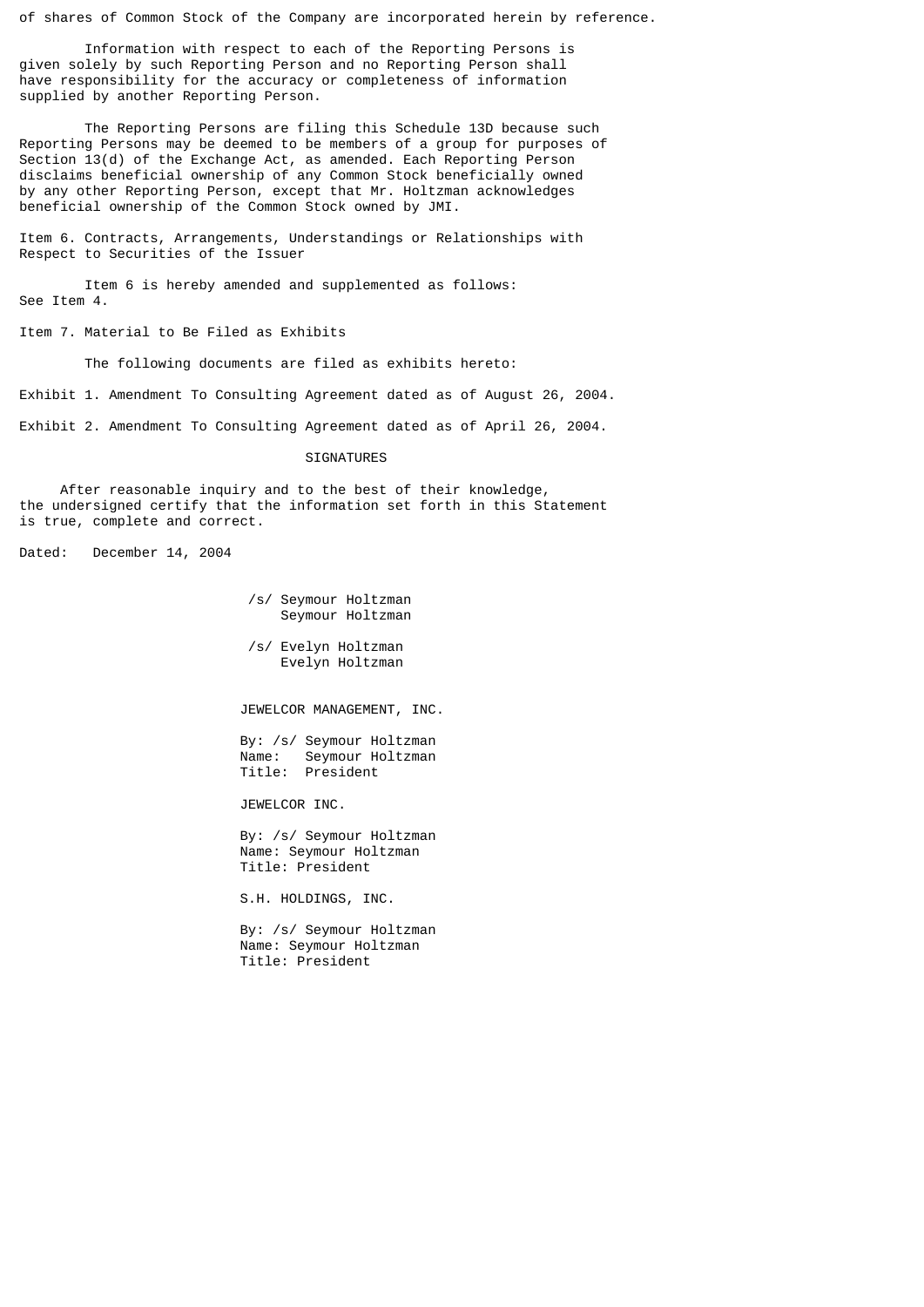Exhibit 1.0

# AMENDMENT TO CONSULTING AGREEMENT

August 26, 2004

WHEREAS, Casual Male Retail Group, Inc., (formerly Designs, Inc., the "Corporation") and Jewelcor Management, Inc. (the "Independent Contractor") entered into a certain Consulting Agreement dated as of April 29, 2000, as amended by Letter Agreement dated April 28, 2001, by Letter Agreement dated as of April 28, 2002, by Amendment to Consulting Agreement dated as of April 29, 2003 and by Amendment to Consulting Agreement dated as of April 26, 2004, (hereinafter referred to as the "Agreement"), and

WHEREAS, Corporation and Independent Contractor wish to amend, modify and/or restate certain terms, provisions, conditions and covenants of the Agreement.

NOW THEREFORE, in consideration of the foregoing, and for and in consideration of the mutual promises and covenants set forth in this Agreement, and for other good and valuable consideration, the receipt and sufficiency of which are hereby expressly acknowledged, the Corporation and the Independent Contractor hereby agree to amend the Agreement as follows:

 1.Effective as of May 1, 2004, subject to the provisions of Section 4 of the Agreement, the consideration to be furnished to the Independent Contractor by the Corporation for the Services rendered by the Independent Contractor under the Agreement shall consist of (a) annual compensation of \$392,000 payable, at the election of the Independent Contractor, either in cash or in non-forfeitable, fully paid and non-assessable shares of Common Stock of the Corporation, the number of which shares of Common Stock shall be valued as of, and determined by, the last closing price immediately preceding the Commencement Date, and on each anniversary date thereafter, during the term of the Agreement, and (b) \$24,000 payable in monthly installments of \$2,000 per month for the reimbursement of expenses incurred by the Independent Contractor in the rendering of Services under the Agreement.

Section 4 of the Agreement is further amended to add the following provision:

## 4.5 Bonus

The Independent Contraction is eligible to participate in the Company's Executive Incentive Program, pursuant to which the Independent Contractor may earn a receive a Bonus Award Payout up to \$440,000, if the Company achieves certain specific sales and EBITDA thresholds as described in the Executive Incentive Program. A copy of the Executive Incentive Program is attached hereto. This Agreement must be in force at the end of the respective fiscal year and at the time the bonus is distributed to be eligible to receive such payout.

The remaining terms of the Agreement shall remain in full force and effect without change. For the avoidance of doubt, the parties hereby agree and acknowledge that the foregoing extension does not change the compensation or other rights or obligations of the parties originally provided in the Agreement with respect to any prior period.

IN WITNESS WHEREOF, the parties hereto have executed this Amendment to Consulting Agreement as a sealed instrument, in any number of counterpart copies, each of which shall be deemed an original for all purposes, as of the day and year first written above.

 THE CORPORATION: CASUAL MALE RETAIL GROUP, INC.

By:

 Name: David Levin Title: President and Chief Executive Officer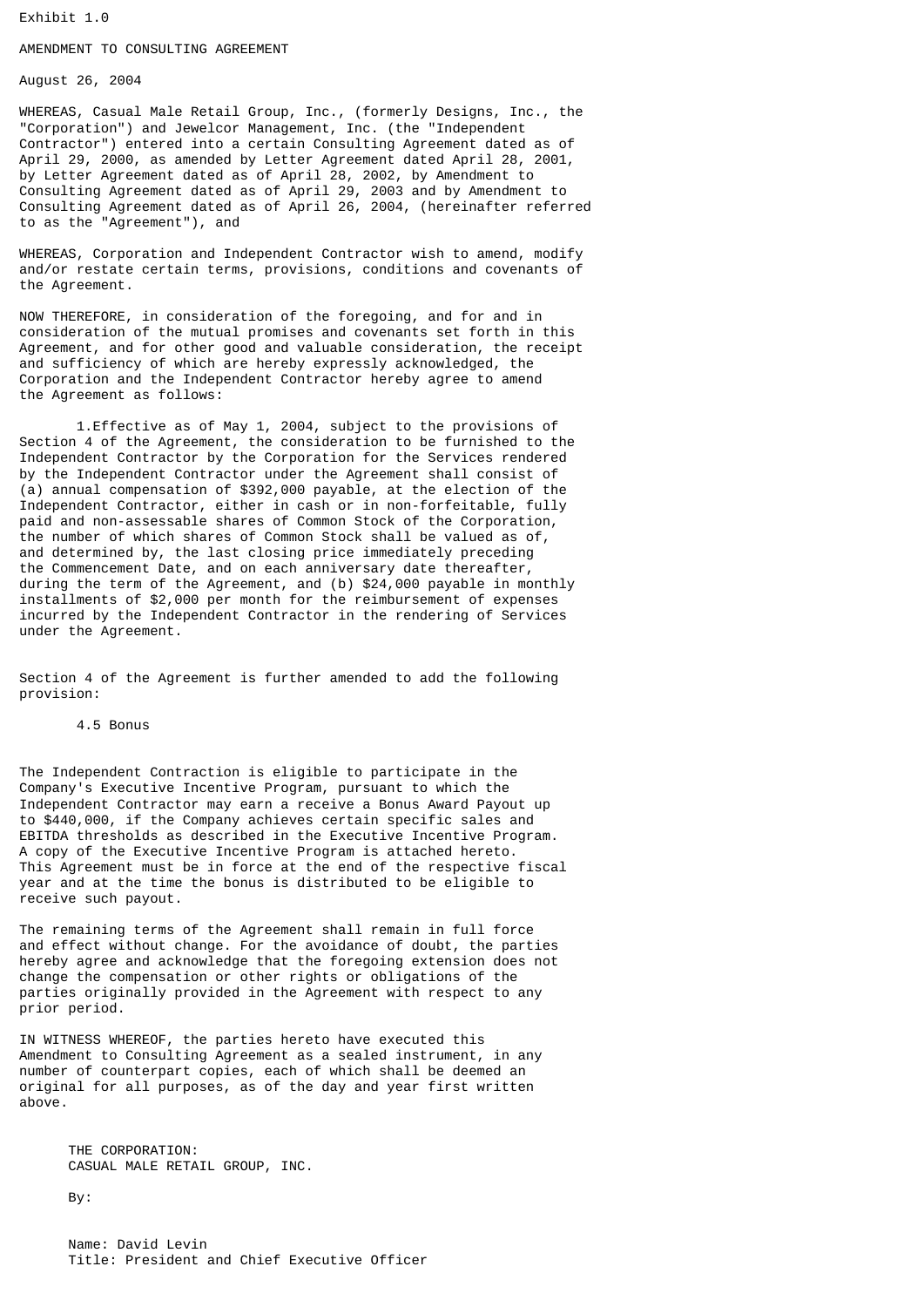By:

 Name: Dennis R. Hernreich Title: Executive Vice President, Chief Operating Officer, Chief Financial Officer, Treasurer and Secretary

 INDEPENDENT CONTRACTOR: JEWELCOR MANAGEMENT, INC.

By:

 Name: Seymour Holtzman Title: Chief Executive Officer